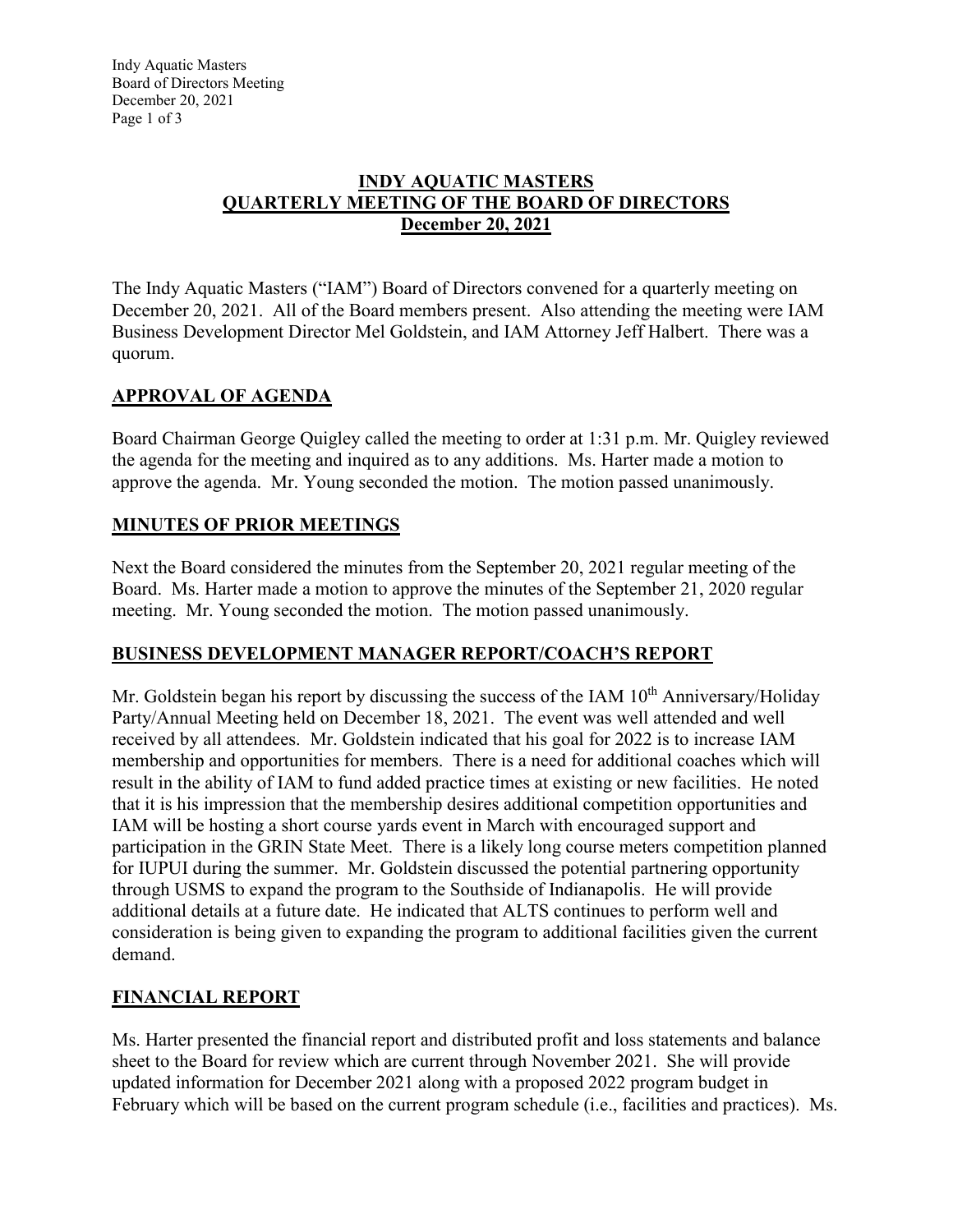Indy Aquatic Masters Board of Directors Meeting December 20, 2021 Page 2 of 3

Harter indicated that the program is in a good cash position and that she has not had to access other reserves. IAM currently has \$20,548 cash on-hand and \$87,134 in reserves. Total income to date is \$107,681 and a net income of negative \$17,685 which represents a significant increase from the prior year without a demonstrable increase in member count or fee increase. She highlighted the significant donations received by the program which have met budgeted numbers. IAM currently has approximately 215 dues paying members and the number has fluctuated with the switch from Summer to Fall schedules. Ms. Harter noted that the 2022 budget will be based on 220 paying memberships and reflect other minor, but necessary modifications to staff compensation. Ms. Harter will present a formal 2022 budget within the next 30-45 days and the Board will schedule a special meeting to consider and approve the 2022 budget.

## **FUNDRAISING**

Mr. Quigley led a discussion about continued fundraising efforts. Mr. Quigley noted that the fundraising request was distributed and that he was pleased with the response. Ms. Bowen noted that she and Ms. Harter are working on additional marketing materials. Mr. Shope and Mr. Young volunteered to join the committee.

### **ACTION ITEMS**

None.

### **EXECUTIVE SESSION**

There were no items to be considered in executive session.

### **OTHER BUSINESS**

Mr. Halbert discussed with the Board the need to remind coaches to emphasize the need for adherence to COVID-19 protocols at IAM facilities. Ms. Harter indicated that she would also be including information in the IAM weekly newsletter and email to coaches for the foreseeable time period.

#### **DIRECTOR COMMENTS**

| <b>Special Budget Meeting:</b>                         | February 7, 2022 at 1:30 p.m.                              |
|--------------------------------------------------------|------------------------------------------------------------|
| Q-1 Regular Board Meeting: March 21, 2022 at 1:30 p.m. |                                                            |
| Q-2 Regular Board Meeting: June 20, 2022 at 1:30 p.m.  |                                                            |
|                                                        | Q-3 Regular Board Meeting: September 19, 2022 at 1:30 p.m. |
|                                                        | Q-4 Regular Board Meeting: December 12, 2022 at 1:30 p.m.  |
| <b>Annual Director Meeting:</b>                        | December 12, 2022 at 1:30 p.m.                             |